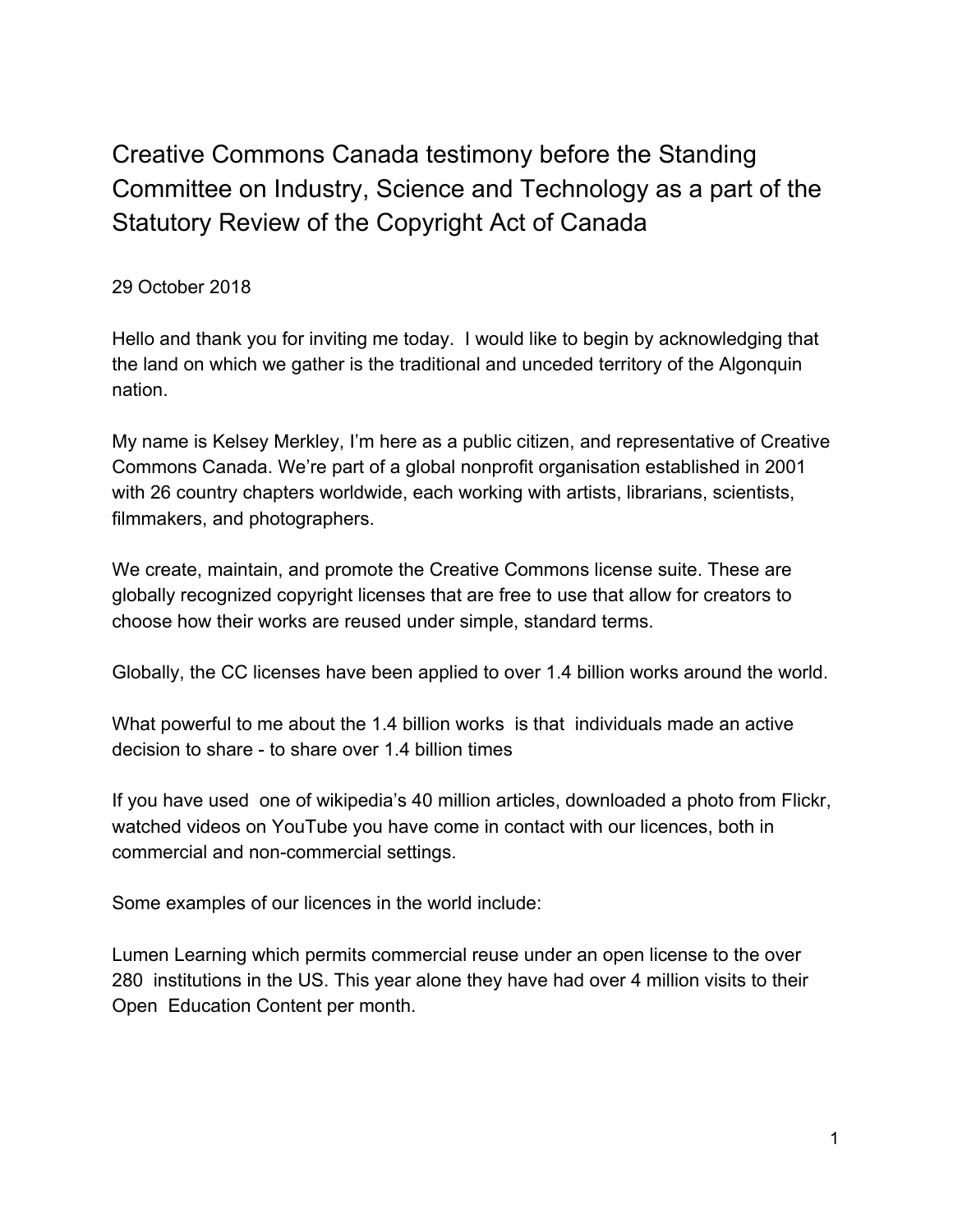In multiple instances Lumen has demonstrated that their supported OER offering eliminates the performance gap between low Socioeconomic Students and higher Socioeconomic students.

Here in Canada the globally recognized leader in Open Textbooks, BCCampus has saved economically scarce students in British Columbia over \$9million in textbooks savings through canadian created open licensed textbooks.

Canadian science fiction and young adult author Cory Doctorow chooses to license many of his books under a CC noncommercial license, which grants access to everyone as long as they don't resell his creativity.

Researchers at MaRs - in the Structural Genomics Consortium, Aled Edwards and Rachel Harding, have used the most open licence - CC BY Attribution - to accelerate the pace of scientific discovery by opening up their lab notes to other researchers around the world without restriction.

The New York Public Library, The Met, the Rijksmuseum, and most recently Europeana All share works under a Creative Commons licence to allow for their collections to travel globally.

We advocate and offer advice to governments and institutions who want to use open licenses to help their citizens access content: we've offered advice to the European Space Agency, the US State Department and US Department of Education, and the European Commission. All of them have used CC licenses in their publically funded works to benefit the public.

Here in Canada, Quebec was the first government worldwide to adopt the CC 4.0 licence to all open data released by the province.

I'm grateful to the committee for the opportunity to offer a few thoughts and suggestions as you continue your review of potential changes to the Copyright Act.

#### **1. The public domain is harmed by copyright term extension**

Fundamentally, we firmly believe that all creativity builds upon the past, and that promoting and protecting a robust public domain is central to our mission. Why? Because works in the public domain may be used by anyone without any restrictions. Works in the public domain become the raw material for creativity and innovation.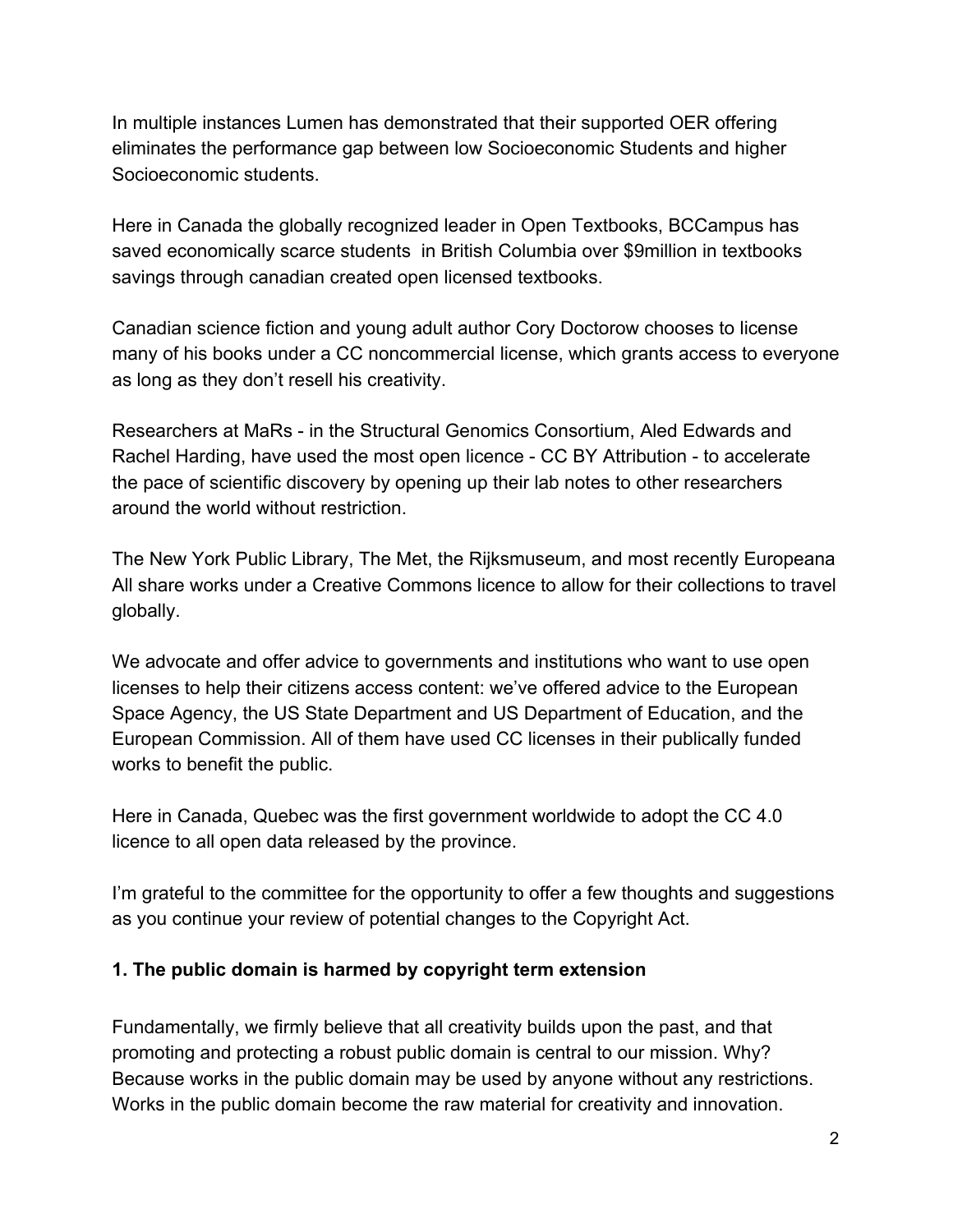The Committee should not reopen the term discussion under the Copyright Act. If the term is to be extended 20 years, then significant considerations should be given to other permitted uses and clearer fair dealing to mitigate its impact on education, creativity, and innovation.

### **2. Permit creators to reclaim their rights**

We endorse Bryan Adam's recommendation to this committee for Canadian creators to reclaim their rights from 25 years after death to 25 years after assignment.

### **3. Protect fair dealing, especially for education**

Fair dealing for education is crucial to ensure that copyright law fulfills its ultimate purpose of promoting essential aspects of the public interest.

# **4. The right to read should be the right to mine**

Considering the massive potential for novel research discoveries, advancement in AI and machine learning, and Canadian innovation, the Copyright Act should clarify that "the right to read is the right to mine." It should ensure that these non-expressive / non-consumptive uses (like text and data mining) are included under the fair dealing framework, or broadly supported via other legal measures.

# **5. Improve open access to government funded education, research, and data**

The sharing of works under Creative Commons licenses is a legitimate exercise of copyright, and should be the norm for all publicly funded resources such as research, educational materials, government-collected data, and cultural works.

Canada should reform the Crown Copyright regime because all Canadians should have the right to access and re-use without restriction works produced by their government. Canada should place these materials directly into the public domain at the time of publishing.

I hope that your questions will allow me the opportunity to speak more the public value and scientific opportunity of Open Access publishing.